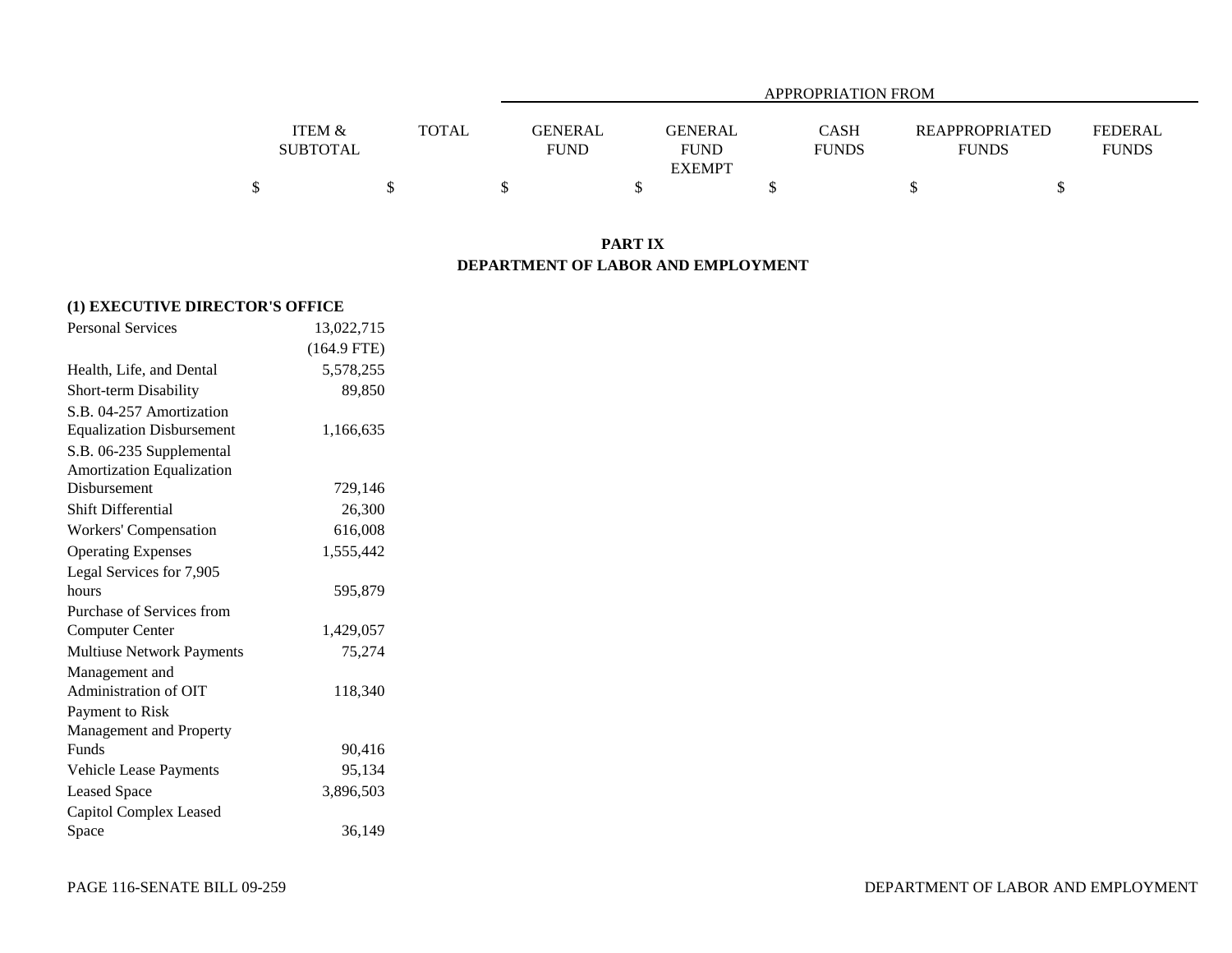|                                                           |                                                      |            | APPROPRIATION FROM            |  |                                                |  |                             |                         |                                |                                |            |
|-----------------------------------------------------------|------------------------------------------------------|------------|-------------------------------|--|------------------------------------------------|--|-----------------------------|-------------------------|--------------------------------|--------------------------------|------------|
|                                                           | <b>ITEM &amp;</b><br><b>TOTAL</b><br><b>SUBTOTAL</b> |            | <b>GENERAL</b><br><b>FUND</b> |  | <b>GENERAL</b><br><b>FUND</b><br><b>EXEMPT</b> |  | <b>CASH</b><br><b>FUNDS</b> |                         | REAPPROPRIATED<br><b>FUNDS</b> | <b>FEDERAL</b><br><b>FUNDS</b> |            |
|                                                           | \$<br>\$                                             |            | \$                            |  | Φ                                              |  | \$                          |                         | \$                             | \$                             |            |
| <b>Communication Services</b>                             |                                                      |            |                               |  |                                                |  |                             |                         |                                |                                |            |
| Payments                                                  | 1,182                                                |            |                               |  |                                                |  |                             |                         |                                |                                |            |
| Utilities                                                 | 260,309                                              |            |                               |  |                                                |  |                             |                         |                                |                                |            |
| <b>Information Technology</b><br><b>Asset Maintenance</b> | 553,627                                              |            |                               |  |                                                |  |                             |                         |                                |                                |            |
| <b>Statewide Indirect Cost</b>                            |                                                      |            |                               |  |                                                |  |                             |                         |                                |                                |            |
| Assessment                                                | 495,382                                              |            |                               |  |                                                |  |                             |                         |                                |                                |            |
|                                                           |                                                      | 30,431,603 |                               |  |                                                |  |                             | 13,945,986 <sup>a</sup> |                                | $1,117,293^b$                  | 15,368,324 |

<sup>a</sup> Of this amount, it is estimated that \$5,627,181 shall be from the Employment Support Fund created in Section 8-77-109 (1), C.R.S., \$5,203,382 shall be from the Workers' Compensation Cash Fund created in Section 8-44-112 (7) (a), C.R.S., \$506,784 shall be from the Unemployment Revenue Fund created in Section 8-77-106 (1), C.R.S., \$369,435 shall be from the Major Medical Insurance Fund created in Section 8-46-202 (1) (a), C.R.S. and the Subsequent Injury Fund created in Section 8-46-101 (1) (b) (I), C.R.S., \$298,576 shall be from the Boiler Inspection Fund created in Section 9-4-109 (4), C.R.S., \$257,435 shall be from the Petroleum Storage Tank Fund created in Section 8-20.5-103 (1), C.R.S., and \$1,683,193 shall be from various cash fund sources.

<sup>b</sup> Of this amount, \$956,399 shall be transferred from the Division of Oil and Public Safety from funds appropriated for indirect cost recoveries from the Petroleum Storage Tank Fund created in Section 8-20.5-103 (1), C.R.S., \$156,610 shall be from statewide indirect cost recoveries, and \$4,284 shall be from the Department of Public Health and Environment.

### **(2) DIVISION OF EMPLOYMENT AND TRAINING**

| (A) Unemployment Insurance Programs |               |                        |            |
|-------------------------------------|---------------|------------------------|------------|
| Program Costs                       | 35, 101, 326  | 7,337,458 <sup>a</sup> | 27,763,868 |
|                                     | $(467.5$ FTE) |                        |            |
| Internet Self-Service               | 167.126       | $167, 126^{\circ}$     |            |
|                                     |               | $(2.5$ FTE $)$         |            |
|                                     | 35,268,452    |                        |            |

<sup>a</sup> Of these amounts, \$5,926,570 shall be from the Employment Support Fund created in Section 8-77-109 (1), C.R.S., and \$1,578,014 shall be from the Unemployment Revenue Fund created in Section 8-77-106 (1), C.R.S.

#### **(B) Employment and Training Programs**

PAGE 117-SENATE BILL 09-259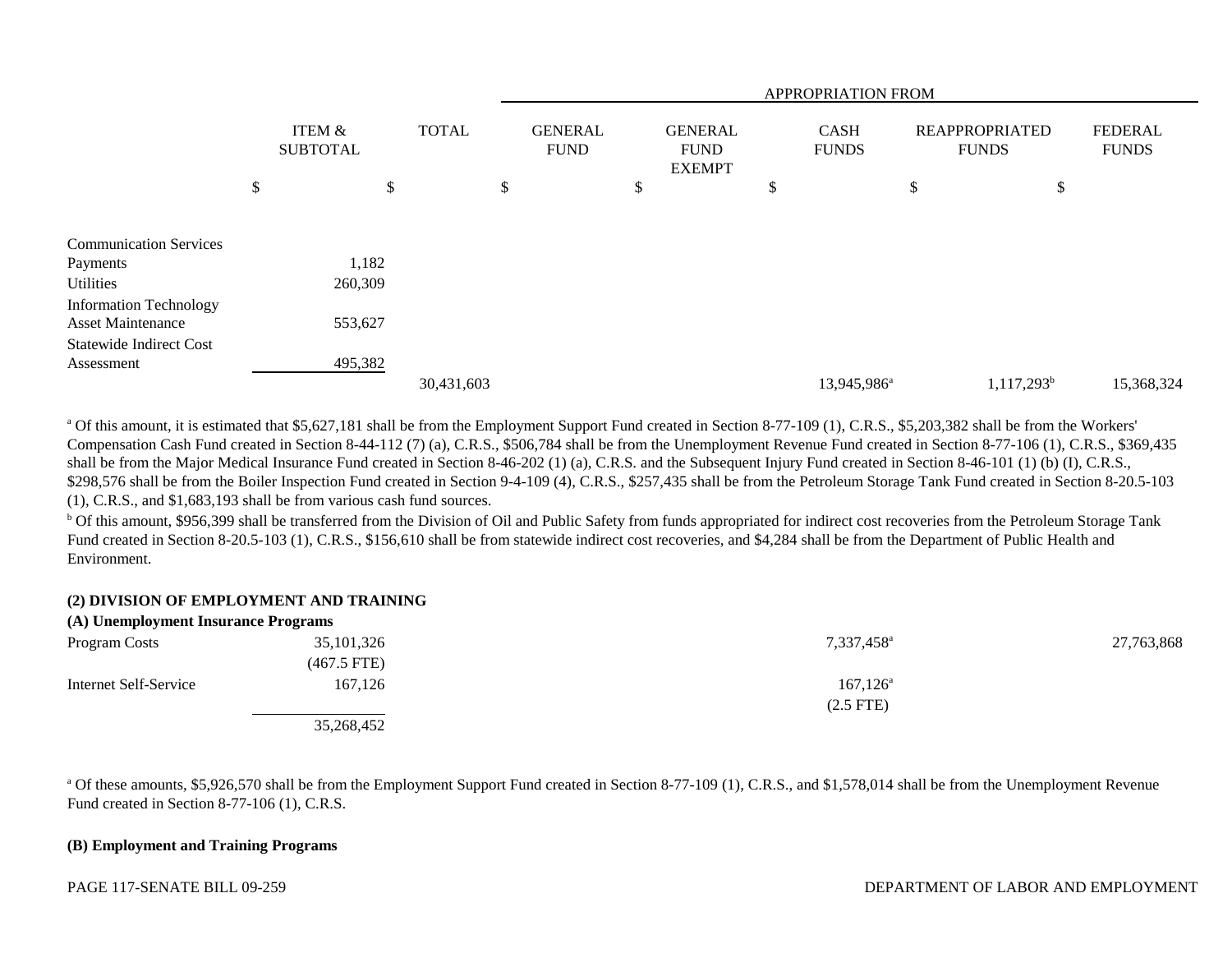|                                    |                                      |              |                               |                                                | APPROPRIATION FROM     |                                       |                                |
|------------------------------------|--------------------------------------|--------------|-------------------------------|------------------------------------------------|------------------------|---------------------------------------|--------------------------------|
|                                    | <b>ITEM &amp;</b><br><b>SUBTOTAL</b> | <b>TOTAL</b> | <b>GENERAL</b><br><b>FUND</b> | <b>GENERAL</b><br><b>FUND</b><br><b>EXEMPT</b> | CASH<br><b>FUNDS</b>   | <b>REAPPROPRIATED</b><br><b>FUNDS</b> | <b>FEDERAL</b><br><b>FUNDS</b> |
|                                    | \$                                   | \$           | \$                            | \$                                             | \$                     | \$<br>\$                              |                                |
| <b>State Operations</b>            | 15,522,908                           |              |                               |                                                | 9,429,769 <sup>a</sup> | $9,600^{\rm b}$                       | 6,083,539                      |
|                                    |                                      |              |                               |                                                | $(93.8$ FTE)           | $(0.1$ FTE)                           | $(63.8$ FTE)                   |
| <b>One-Stop County Contracts</b>   | 7,694,007                            |              |                               |                                                |                        |                                       | 7,694,007                      |
|                                    |                                      |              |                               |                                                |                        |                                       | $(15.0$ FTE)                   |
| Trade Adjustment Act<br>Assistance | 1,921,826                            |              |                               |                                                |                        |                                       | 1,921,826                      |
| Workforce Investment Act           | 33,180,871                           |              |                               |                                                | $807,540^{\circ}$      |                                       | 32,373,331                     |
|                                    |                                      |              |                               |                                                |                        |                                       | $(60.0$ FTE)                   |
| Workforce Development              |                                      |              |                               |                                                |                        |                                       |                                |
| Council                            | 466,016                              |              |                               |                                                |                        | $466,016^{\circ}$                     |                                |
|                                    |                                      |              |                               |                                                |                        | $(4.0$ FTE)                           |                                |
| Workforce Improvement              |                                      |              |                               |                                                |                        |                                       |                                |
| Grants                             | 870,000                              |              |                               |                                                | $20,000$ <sup>d</sup>  |                                       | 850,000                        |
|                                    |                                      |              |                               |                                                |                        |                                       | $(10.0$ FTE)                   |
|                                    | 59,655,628                           |              |                               |                                                |                        |                                       |                                |

<sup>a</sup> Of these amounts, \$10,032,642 shall be from the Employment Support Fund created in Section 8-77-109 (1), C.R.S., \$120,887 shall be from the Displaced Homemakers Fund created in Section 8-15.5-108 (1), C.R.S., and \$83,780 shall be from the Nonimmigrant Agricultural Seasonal Worker Pilot Program Cash Fund created in Section 8-3.5-108, C.R.S.

<sup>b</sup> This amount shall be from contracts with other government agencies.

c This amount shall be from federal funds transferred to the Department of Labor and Employment from other state agencies.

<sup>d</sup> This amount shall be from donations.

# **(C) Labor Market Information**

| Program Costs | 2,043,331 | $11,509^{\circ}$ | 2,031,822    |
|---------------|-----------|------------------|--------------|
|               |           |                  | $(30.3$ FTE) |

<sup>a</sup> This amount shall be from the sale of publications.

96,967,411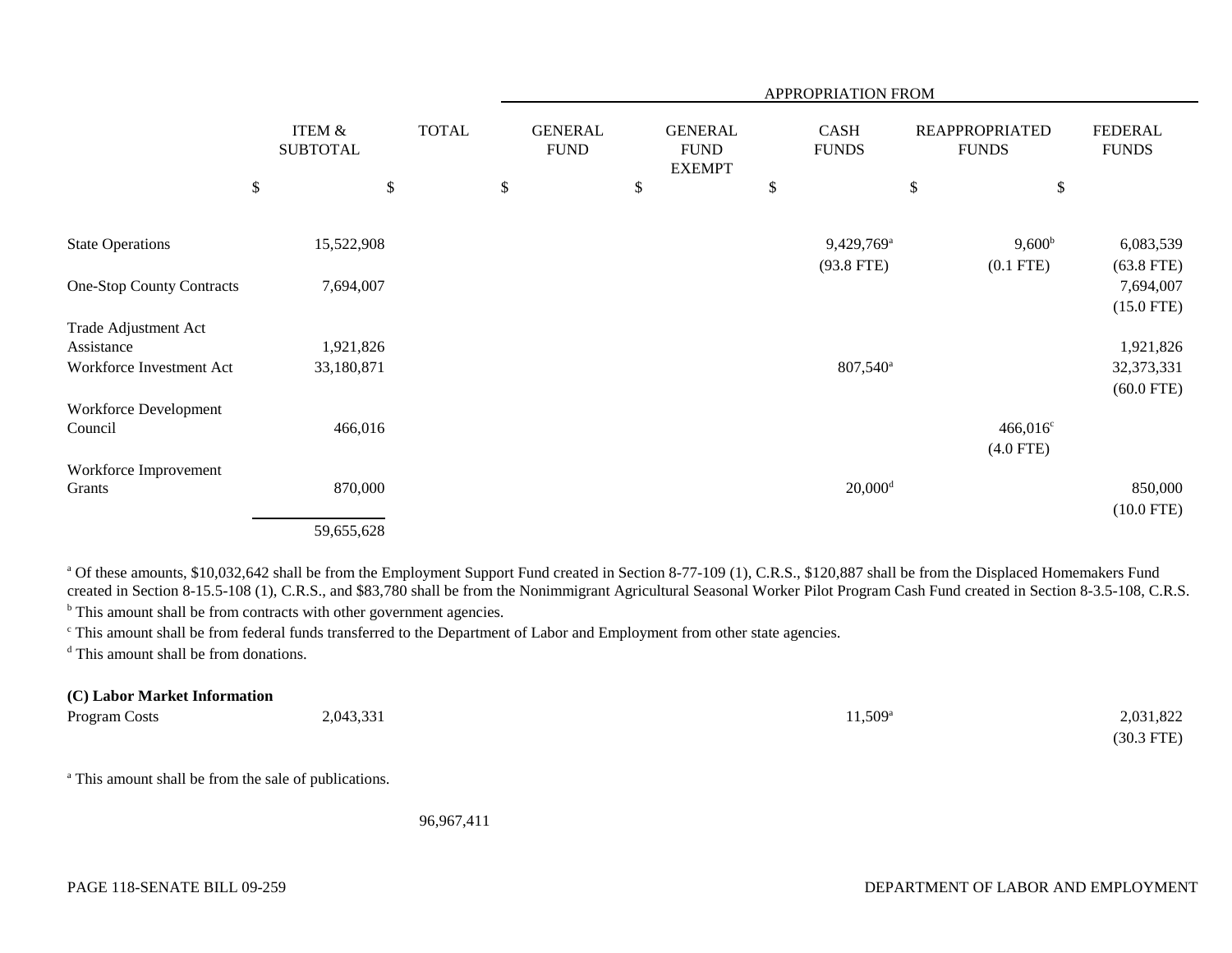|                                                                                                            |                                      |              |                               |                                                | <b>APPROPRIATION FROM</b>              |                                       |                                |
|------------------------------------------------------------------------------------------------------------|--------------------------------------|--------------|-------------------------------|------------------------------------------------|----------------------------------------|---------------------------------------|--------------------------------|
|                                                                                                            | <b>ITEM &amp;</b><br><b>SUBTOTAL</b> | <b>TOTAL</b> | <b>GENERAL</b><br><b>FUND</b> | <b>GENERAL</b><br><b>FUND</b><br><b>EXEMPT</b> | <b>CASH</b><br><b>FUNDS</b>            | <b>REAPPROPRIATED</b><br><b>FUNDS</b> | <b>FEDERAL</b><br><b>FUNDS</b> |
|                                                                                                            | $\$$                                 | \$           | \$                            | \$                                             | \$                                     | \$<br>\$                              |                                |
| (3) DIVISION OF LABOR<br>Program Costs                                                                     |                                      | 1,188,889    |                               |                                                | 1,188,889 <sup>a</sup><br>$(15.0$ FTE) |                                       |                                |
| <sup>a</sup> This amount shall be from the Employment Support Fund created in Section 8-77-109 (1), C.R.S. |                                      |              |                               |                                                |                                        |                                       |                                |
| (4) DIVISION OF OIL AND PUBLIC SAFETY                                                                      |                                      |              |                               |                                                |                                        |                                       |                                |
| <b>Personal Services</b>                                                                                   | 5,537,468<br>$(78.3$ FTE)            |              |                               |                                                |                                        |                                       |                                |
| <b>Operating Expenses</b>                                                                                  | 481,881                              |              |                               |                                                |                                        |                                       |                                |
| <b>Indirect Cost Assessment</b>                                                                            | 956,399                              |              |                               |                                                |                                        |                                       |                                |
|                                                                                                            |                                      | 6,975,748    |                               |                                                | 6,397,084 <sup>a</sup>                 | $19,161^b$                            | 559,503                        |

<sup>a</sup> Of this amount, \$3,425,686 shall be from the Petroleum Storage Tank Fund pursuant to Section 8-20.5-103 (1), C.R.S., \$1,521,137 shall be from the Public Safety Inspection Fund created in Section 8-1-151, C.R.S., \$1,089,109 shall be from the Boiler Inspection Fund created in Section 9-4-109 (4), C.R.S., \$204,186 shall be from the Conveyance Safety Fund created in Section 9-5.5-111 (2) (b), C.R.S., and \$156,966 shall be from the Liquified Petroleum Gas Inspection Fund created in Section 8-20-206.5 (1) (e) (I), C.R.S. **b** This amount shall be from the Department of Public Health and Environment.

### **(5) DIVISION OF WORKERS' COMPENSATION**

| (A) Workers' Compensation |               |
|---------------------------|---------------|
| <b>Personal Services</b>  | 6,905,283     |
|                           | $(102.0$ FTE) |
| <b>Operating Expenses</b> | 710,390       |
| Administrative Law Judge  |               |
| <b>Services</b>           | 2,610,443     |
| Physicians Accreditation  | 140,000       |
| <b>Utilization Review</b> | 60,000        |
| Immediate Payment         | 10,000        |
|                           | 10,436,116    |
|                           |               |

 $10,436,116^a$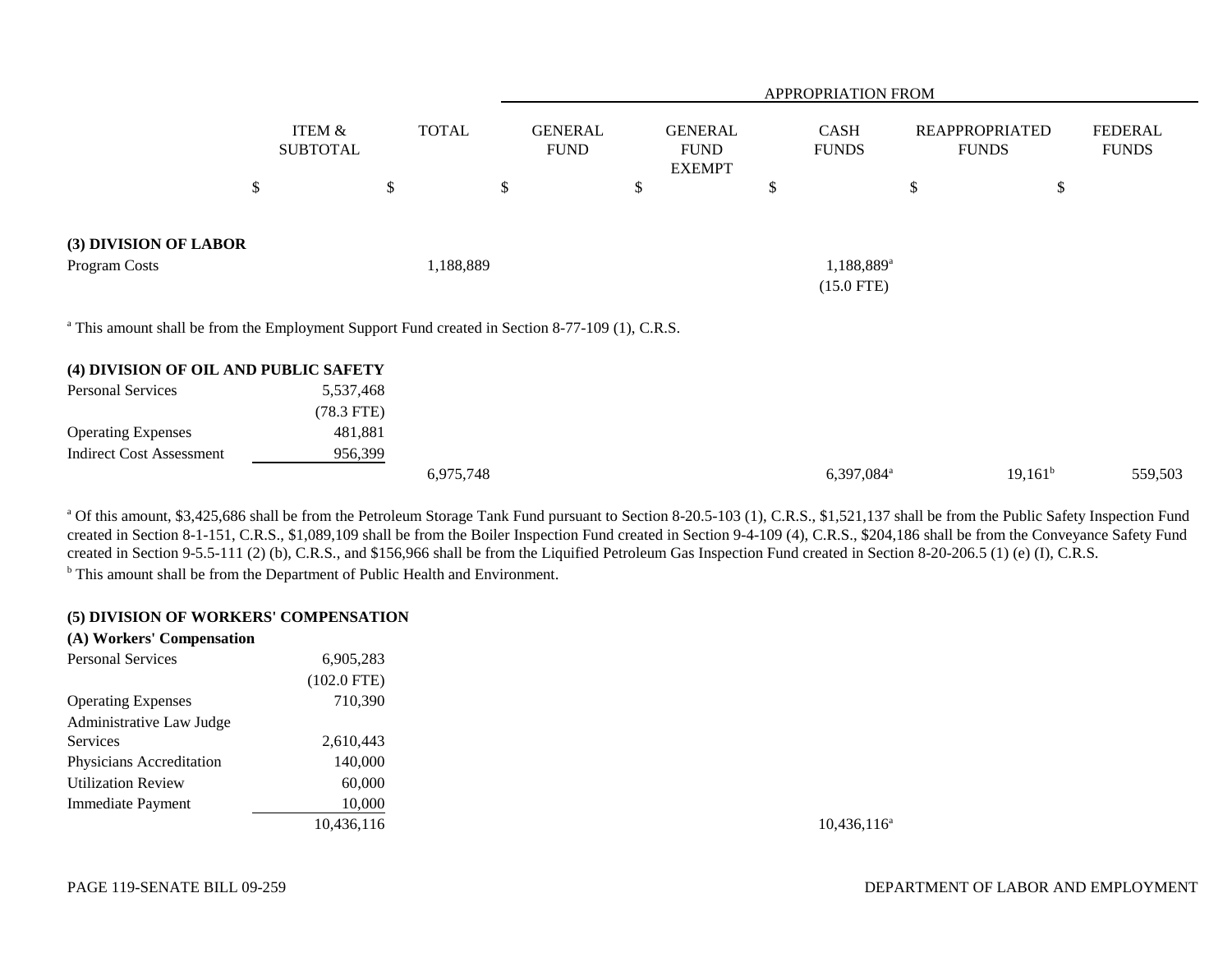|                   |              | <b>APPROPRIATION FROM</b>        |              |  |                                  |  |  |  |  |
|-------------------|--------------|----------------------------------|--------------|--|----------------------------------|--|--|--|--|
|                   |              |                                  |              |  |                                  |  |  |  |  |
| <b>ITEM &amp;</b> | <b>TOTAL</b> | <b>GENERAL</b><br><b>GENERAL</b> | CASH         |  | FEDERAL<br><b>REAPPROPRIATED</b> |  |  |  |  |
| <b>SUBTOTAL</b>   |              | <b>FUND</b><br><b>FUND</b>       | <b>FUNDS</b> |  | <b>FUNDS</b><br><b>FUNDS</b>     |  |  |  |  |
|                   |              | <b>EXEMPT</b>                    |              |  |                                  |  |  |  |  |
|                   |              |                                  |              |  |                                  |  |  |  |  |

<sup>a</sup> Of this amount, \$9,641,832 shall be from the Workers' Compensation Cash Fund created in Section 8-44-112 (7) (a), C.R.S., \$316,737 shall be from the Cost Containment Fund created in Section 8-14.5-108, C.R.S., \$267,547 shall be from the Workers' Compensation Self-Insurance Fund created in Section 8-44-202 (2), C.R.S., \$140,000 shall be from the Physicians Accreditation Program Cash Fund created in Section 8-42-101 (3.6) (l), C.R.S., \$60,000 shall be from the Utilization Review Cash Fund created in Section 8-43-501 (2) (a), C.R.S., and \$10,000 shall be from the Immediate Payment Fund created in Section 8-44-206 (3) (b) (I), C.R.S. Of this amount, \$200,000 is included for informational purposes only as the funds are continuously appropriated pursuant to Sections 8-42-101 (3.6) (l) and 8-43-501 (2) (a), C.R.S.

## **(B) Major Medical Insurance and Subsequent Injury Funds**

| <b>Personal Services</b>          | 1,277,994  | $1,277,994$ <sup>a</sup> |
|-----------------------------------|------------|--------------------------|
|                                   |            | $(16.0$ FTE)             |
| <b>Operating Expenses</b>         | 88.324     | 88,324 <sup>a</sup>      |
| Major Medical Benefits            | 7,000,000  | $7,000,000^{\rm b}$      |
| Major Medical Legal               |            |                          |
| Services for 100 hours            | 7,538      | $7,538^b$                |
| <b>Subsequent Injury Benefits</b> | 3,200,000  | $3,200,000$ <sup>c</sup> |
| Subsequent Injury Legal           |            |                          |
| Services for 350 hours            | 26,383     | $26,383^{\circ}$         |
| <b>Medical Disaster</b>           | 6,000      | $6,000$ <sup>d</sup>     |
|                                   | 11,606,239 |                          |

<sup>a</sup> Of these amounts, \$1,133,969 shall be from the Major Medical Insurance Fund created in Section 8-46-202 (1) (a), C.R.S., and \$232,349 shall be from the Subsequent Injury Fund created in Section 8-46-101 (1) (b) (I), C.R.S.

<sup>b</sup> These amounts shall be from the Major Medical Insurance Fund created in Section 8-46-202 (1) (a), C.R.S.

 $\degree$  These amounts shall be from the Subsequent Injury Fund created in Section 8-46-101 (1) (b) (I), C.R.S.

<sup>d</sup> This amount shall be from the Medical Disaster Insurance Fund created in Section 8-46-302 (1), C.R.S.

22,042,355

**TOTALS PART IX(LABOR AND**

**EMPLOYMENT**) \$157,606,006 \$157,606,006 \$157,606,006 \$61,347,716 \$61,347,716 \$91,612,070 \$94,646,220